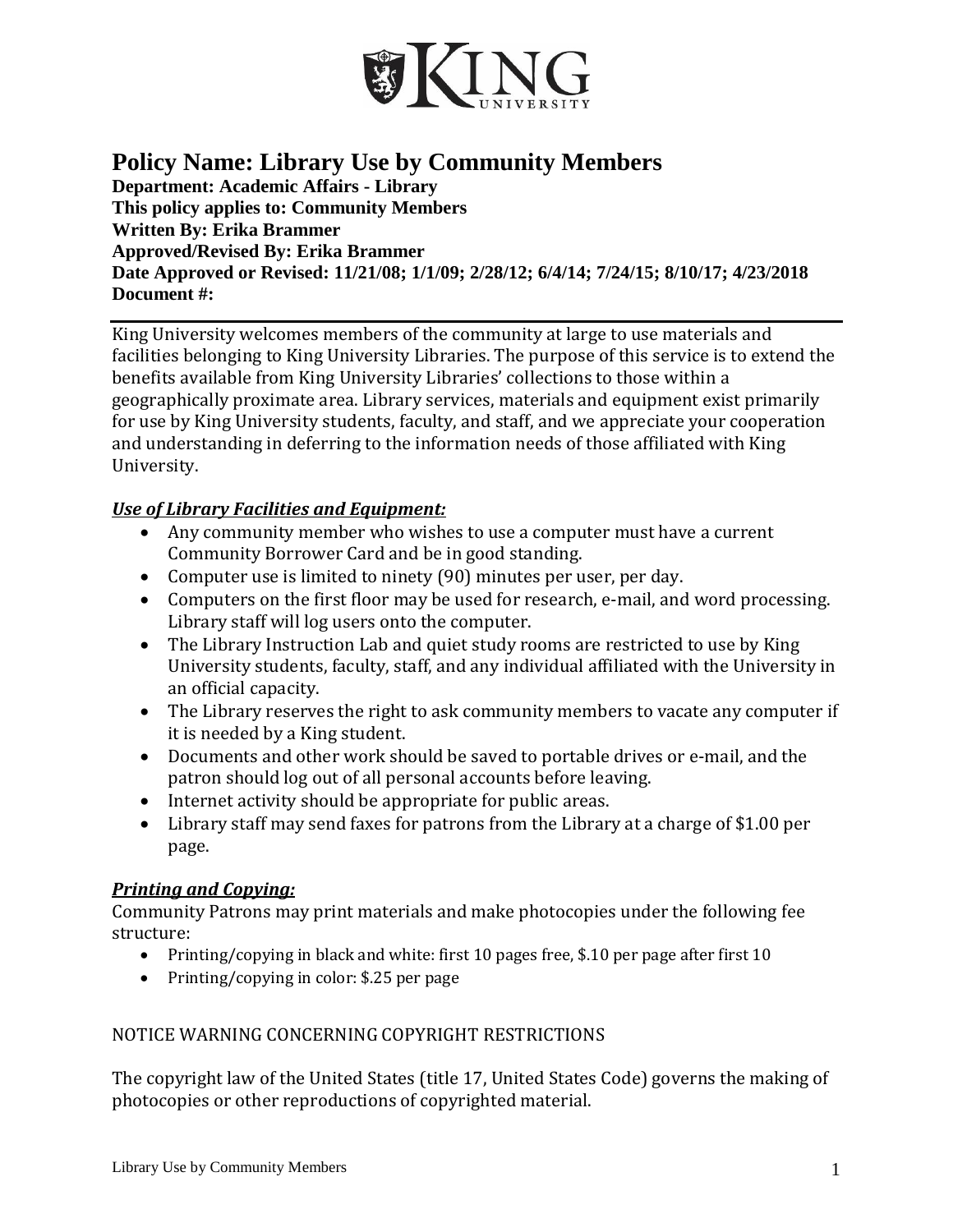Under certain conditions specified in the law, libraries and archives are authorized to furnish a photocopy or other reproduction. One of these specified conditions is that the photocopy or reproduction is not to be "used for any purpose other than private study, scholarship, or research." If a user makes a request for, or later uses, a photocopy or reproduction for purposes in excess of "fair use," that user may be liable for copyright infringement.

This institution reserves the right to refuse to accept a copying order if, in its judgment, fulfillment of the order would involve violation of copyright law.

## *Community Borrower Cards:*

A Community Borrower Card from King University Libraries entitles the owner of the card to circulation privileges for materials that are eligible for circulation in the King University Libraries. It does not entitle the holder to circulation privileges at other libraries of the Holston Associated Libraries. In general audio-visual equipment is limited to use by King University faculty, staff, and students only. Please see the Equipment Use Policy for further information.

- The fee for a Community Borrower Card is \$25.00 per year. The card is valid for 12 months from date of purchase. The fee is non-refundable.
	- o This fee is waived for the following community members:
		- Alumni
		- Clergy or educators, both retired or active
		- King University Board of Trustee members and spouses
		- Family members of current King employees
		- Students of colleges and universities in the Appalachian College Association or from any institution with whom King University has a reciprocal agreement in place.
			- A list of institutions can be found at the About Us link on the library website.
- Use of the card may not be assigned to any other person.
- A maximum of five (5) items may be borrowed at one time which may include up to three (3) audio/visual items (e.g. videos or audio compact discs).
- An item may be renewed for one additional renewal period, provided another library user has not made a request to hold the item upon its return.
	- o Renewals may be made by telephone (423-652-4716) or online through the HAL catalog (http://innopac.hal.org) by viewing your patron record. You will need to have your Community Borrower Card barcode number.
- Library resources are to be returned in person and are not to be returned by mail.
- Fines for overdue materials will accrue at ten cents (\$.10) per day to a maximum of \$5.00 per item. Community patrons with outstanding obligations with King Libraries will not be able to check out other materials until such obligations are cleared.
- Lost items will be billed at the cost for replacement, plus the applicable fine, plus a service charge of \$15.00 for ordering and processing a replacement item. Lost books that are out-of-print will be searched in used book sources. If no price can be ascertained from these sources, the Library staff will assign a replacement value.